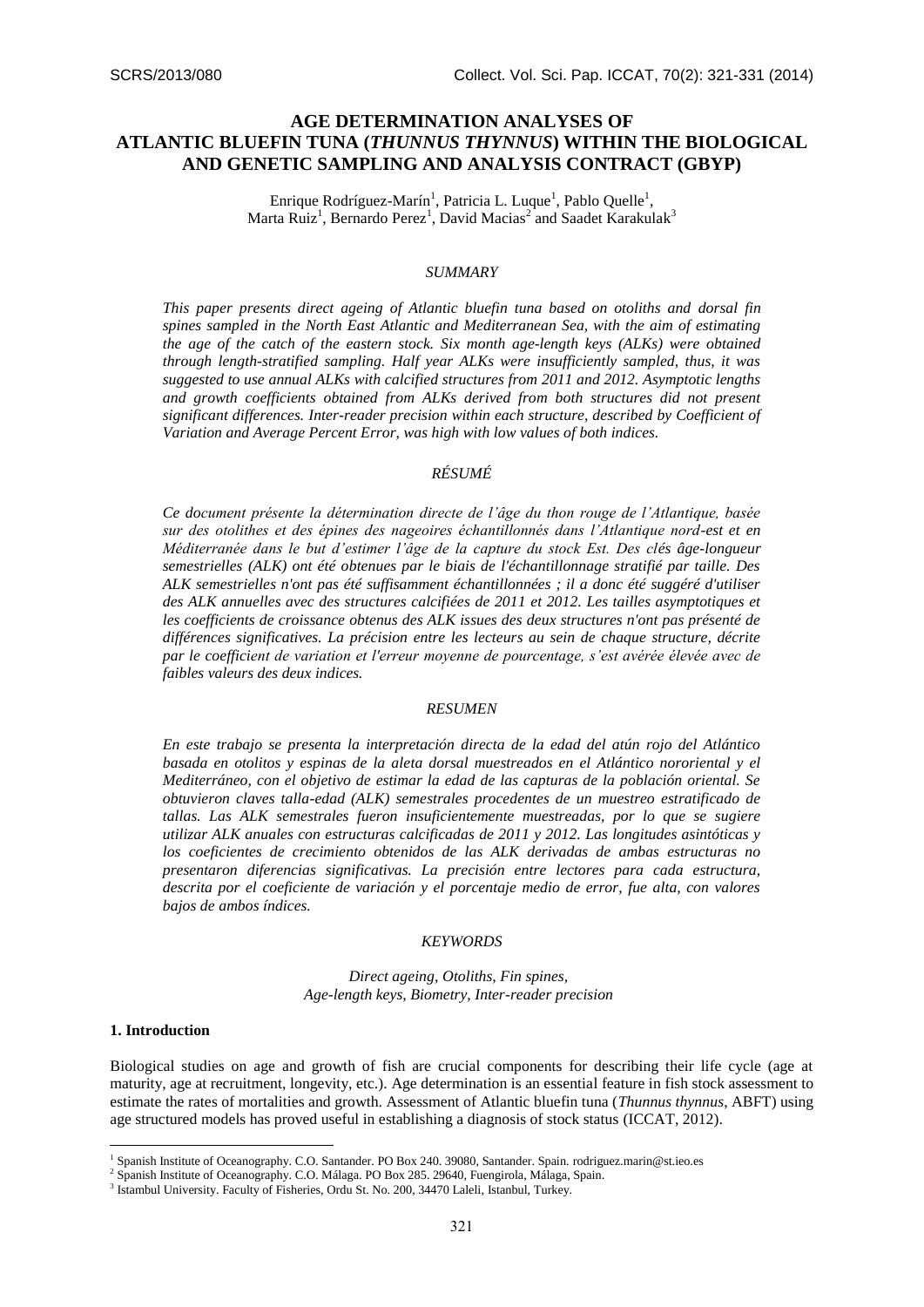Various calcified structures have been used for age estimation of ABFT, including scales, vertebrae, otoliths, and dorsal fin spines (Rooker *et al*., 2007). Of all these structures, the latter two are those which have provided more reliable results (Rodriguez-Marin *et al*., 2007). Otoliths represent an advantage for ABFT direct ageing in relation to fin spines because all ages can be interpreted since there is no nucleus vascularization; conversely, dorsal fin spines (hereby spines) are easier to collect and prepare than otoliths (Rodriguez-Marin *et al*., 2007).

One of the goals of the project "Biological and genetic sampling and analysis" (within the ICCAT Atlantic Wide Research Programme for Bluefin tuna, GBYP) is the estimation of age composition of the bluefin tuna catches in the NE Atlantic and Mediterranean Sea, including age information of the samples used for population structure identification. To estimate the age of the catch we attempt to build half a year age-length keys based on otoliths and on spines. Furthermore, an estimation of age interpretation precision for both structures and calcified structures biometry are also provided.

# **2. Material and methods**

# *2.1 Sampling*

Calcified structures sampling was obtained from specimens caught in 2011 and 2012 during the second and third phases of the project, respectively. Samples were collected from May to November in 2011 and from January to November in 2012. In order to adequately represent the seasonal growth and obtain samples throughout the year, 2012 samples were used to improve month and size coverage of the 2011 sampling for both otoliths and spines. This samples selection procedure prevented comparison between years. Six month age-length keys were built through length-stratified sampling.

Specimens were caught in the eastern, central and western Mediterranean Sea, and in the north-eastern Atlantic in offshore waters of the Iberian Peninsula. Bluefin tuna juveniles were caught by bait boats and adults by longliners, hand line, purse seiners and traps. Dorsal fin spines and sagittal otoliths extraction and conservation were carried out following the "Biological and genetic sampling and analysis" GBYP project sampling protocols. ABFT length was measured as straight fork length (SFL) in cm.

## *2.2 Calcified structures biometry*

Several biometric measures were recorded for each structure in order to analyze the relationship between the growth of the hard part and the specimen sampled. Spine diameter and total spine length were measured. For otoliths the longest and widest axes of the sagittal otolith were measured by placing the whole sagittal otolith sulcus side down on a black background (**Figure 1**). Weight was also recorded. Incomplete otoliths were not used for this biometric analysis. Linear and power regression functions were tested for the relationships mentioned above, using the coefficient of determination  $(r^2)$  as a goodness index.

#### *2.3 Calcified structures preparation and age interpretation*

Spine preparation and age interpretation criteria were performed according to Rodriguez-Marin *et al*. (2012). Spine section location was established at 1.5 times the condyle base width. Sections were obtained using a precision rotating diamond saw and mounted on glass slides. It is easy to identify the translucent and opaque bands formed on the spine of young individuals. However, in fish over two years old, the central area of the spine begins to reabsorb and the bands consequently disappear. To overcome the problem of nucleus vascularization with age, the translucent band diameters measured from spines without vascularization (i.e. spines from young specimens) had to be used to assign an age to the first inner visible translucent band in vascularised spines (**Figure 2**). Age was estimated by counting the translucent bands which are deposited annually between November and April (Luque *et al*., 2014). For the interpretation of the border of the spine section we followed Rodriguez-Marin *et al*. (2007) criterion, in which a bluefin tuna with a translucent band formed at the edge of the spine section and caught at the beginning of the year was interpreted as having one year more, although there were still five or six months before its true date of birth, whereas when the fish was caught in autumn, this band was not considered as one year more.

Spines direct ageing was carried upon digital images that were captured using a binocular lens magnifier connected by digital camera NIKON. An image analyzer (Nis-elements D 3.0 Nikon software) was used to measure the maximum spine diameter as well as diameter for successive growth bands. Spines sections were read by two independent readers. For those spines that there was a disagreement between readers, an additional reading was achieved and the final estimated age assigned was the consensus among readers.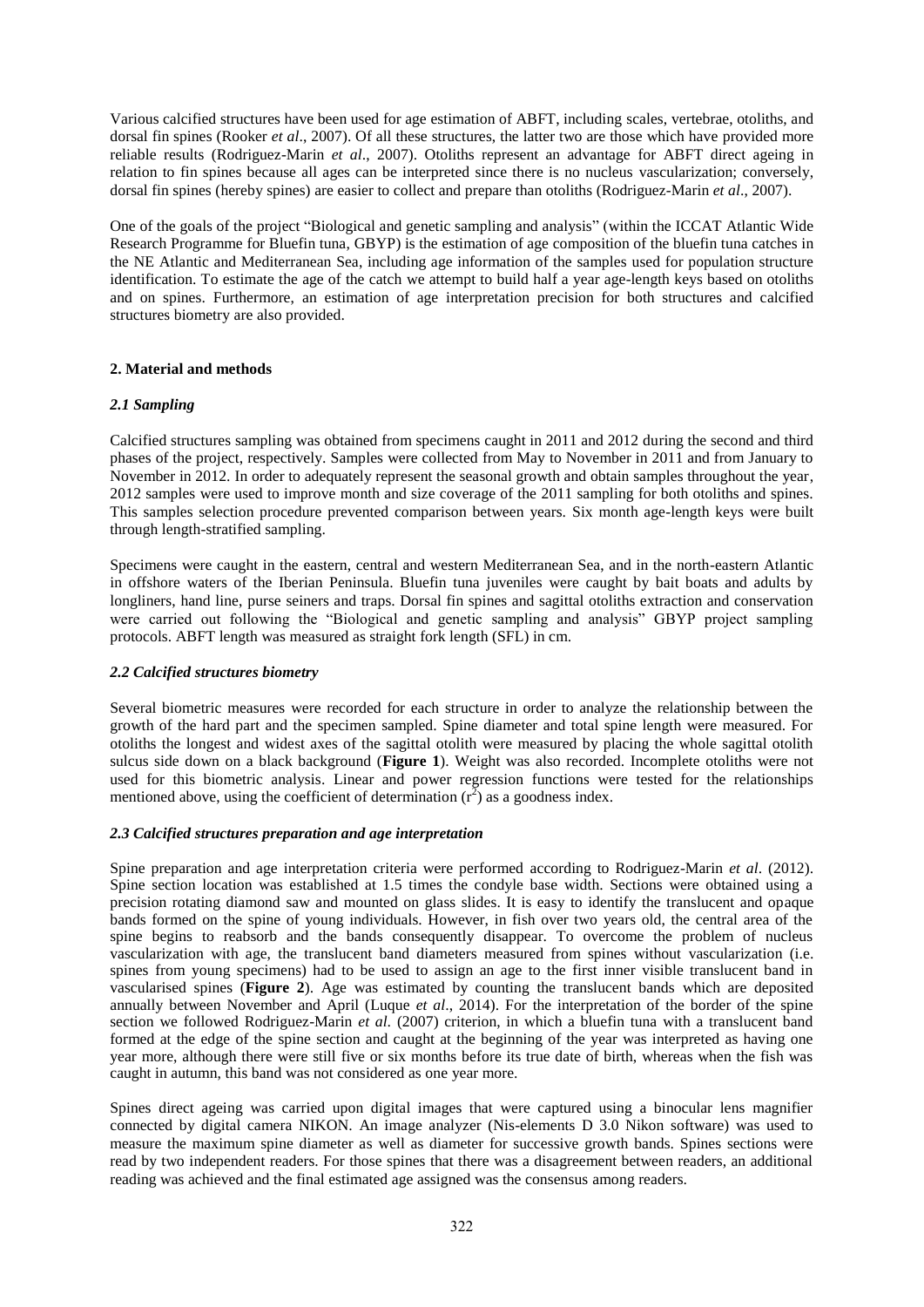Otoliths were sectioned by embedding them in a matrix resin within a mould. Three consecutive sections of 300- 400 µm were obtained in the core area of each otolith (**Figure 1**), using a low-speed diamond cutting saw (Isomet 1000) equipped with four 0.3mm wide diamond impregnated blades with spacer at 0.3-0.4 mm. Encased otolith sections were mounted on glass slides using Eukitt, and then polished using 240-600 grit sandpaper with 0.3 micron polishing compound to improve the contrast of bands before imaging. Polished sections were placed in Petri dish and cover with ethanol to improve the contrast of bands. Otolith images were taken using reflected light on a black background and the same procedure described for spines was used to obtain digital images of otoliths. Age interpretation was performed on digitally enhanced images using Adobe Photoshop and annulus counts were made along the longest (ventral) arm of the sectioned sagittae otolith. Age was estimated by counting the opaque bands. Quality in terms of readability for both calcified structures was annotated.

#### *2.4 Comparing age estimates from otoliths and spines*

A von Bertalanffy growth model (VBGM) was fitted to mean length at age data derived from age-length keys (ALKs) based on otoliths and spines readings to compare age estimations from both structures. Only those age classes with a minimum sample size of five specimens were considered for analysis. Growth parameters derived from both structures were compared by Kimura's (1980) Likelihood Ratio test. The test was conducted using equivalent age ranges as recommended by Haddon (2001).

#### *2.5 Precision of age estimates*

Comparisons of age estimates between readers for spines and otoliths were carried out. Readers were scored into categories according to their reading experience. Age readings were analysed using the method developed by Eltink *et al*. (2000). This analysis compares the estimated ages from each reader with the modal age, the latter being the consensus among readers. Three indices were used to estimate ageing precision among readers: the average percent error (APE), the coefficient of variation (CV), and the weighted mean percentage agreement (PA).

APE was estimated using the formula:

$$
APEj = 100 \times \frac{1}{R} \sum_{i=1}^{R} \frac{[X_{ij} - \overline{X}_{j}]}{\overline{X}_{j}}
$$

where Xij is the ith age determination of the jth fish,  $\overline{X}_j$  is the mean age estimate of the jth fish, and R is the number of times each fish was aged.

The mean CV was estimated using the formula in the European Fish Ageing Network (EFAN) software (Eltink *et al*. 2000):

$$
CV = \frac{100}{n} \frac{\sqrt{\sum_{i=1}^{R} \frac{(Xij - \overline{Xi})^2}{R - 1}}}{\overline{X}i}
$$

where n is the number of spines, R is the number of readers, Xij is the j value of age estimation for spine I, and

*X i* is the average age calculated for the spine.

PA, which indicates agreement with respect to the modal age, was estimated following Eltink *et al*. (2000). To test for differences in estimates among readers, an inter-reader bias test was also applied. Moreover, in the absence of calcified structures of known age, the relative accuracy was estimated by the relative bias. This bias is a systematic over- or underestimation of age compared to the modal age.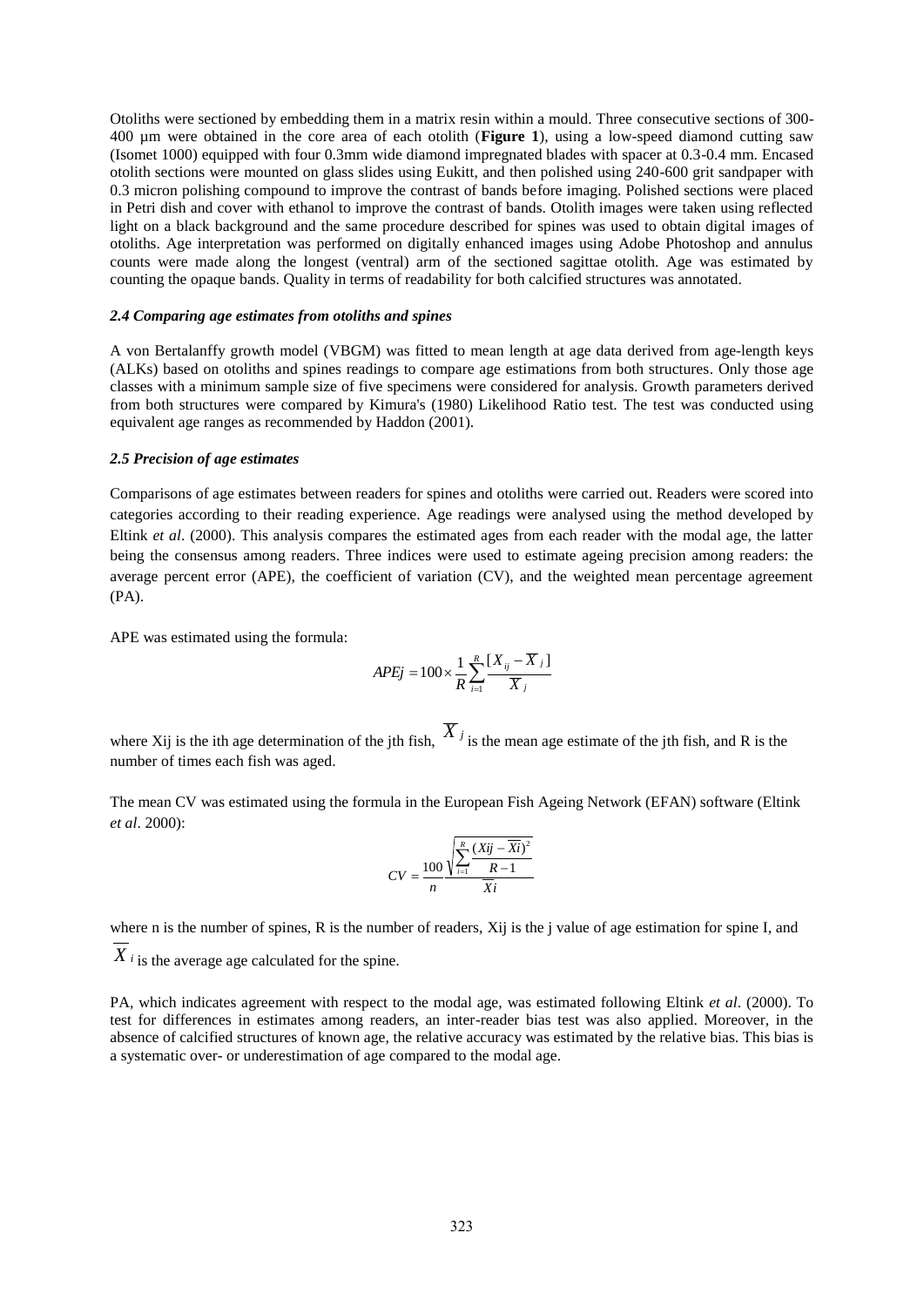# **3. Results**

## *3.1 Calcified structures biometry*

The number of otoliths used in biometric analysis was 569. Relationship between otolith size and fish length are described in **Figure 3**. The goodness of fit was high, despite increasing variation in data in all size-length relationships for fish over 180 cm SFL. Regression functions showed better potential than linear fitting with high determination coefficients  $(r^2)$  for all the relationships between otolith size (length, height and weight) and fish length.

A total of 468 spine samples were used for the biometric analysis. Both linear and power equations fit adequately the spine length and diameter versus fish length relationship (**Figure 4**). The goodness of fit between the spine diameter and SFL showed that the fish body length and the size of the calcified structure were closely related.

## *3.2 Calcified structures age interpretation*

Overall, a total of 525 otoliths and 533 spines were used for age interpretation of ABFT. **Table 1** and **Table 2** show the number of samples from both phases of the project, including the number of samples obtained in 2011 and 2012. Otoliths and spines age length keys (ALKs) by six months time period are displayed in **Table 3** and **Table 4**, respectively. Annual age-length keys for both structures are shown in **Table 5**.

## *3.3 Comparing age estimates from otoliths and spines*

The growth parameters of the von Bertalanffy growth model (VBGM) estimated from annual ALKs using spines and otoliths together with the likelihood ratio test for the growth parameters comparison is shown in **Table 6**. Asymptotic lengths and growth coefficients obtained from both structures did not present significant differences, except for  $t_0$ . Estimated growth curves that fit the VBGM to the observed mean length at age data from annual ALKs from both structures are presented, together with currently used growth curves for western and eastern ABFT stocks, in **Figure 5.**

# *3.4 Precision of age estimates*

The results of precision analysis for spines and otoliths inter-reader comparisons are shown in **Table 7**. Overall, for each calcified structure, both CV and APE were low, with CV values of 1.9% for spines and 2.2% for otoliths, corresponding to an APE of 1.55% and 1.52%. The overall PA was high for both structures, with 91% and 88% for spines and otoliths, respectively. In addition, the inter-reader bias test was no significant. When analyzing the evolution of the CV and PA by age (**Figure 6**), there was found no pattern with age for the spines inter-reader comparison, while for otoliths the CV increased and the PA decreased as specimens age increases.

## **4. Discussion**

This paper presents direct ageing of Atlantic bluefin tuna based on otoliths and spines sampled in the areas of the North East Atlantic Ocean and western, central and eastern Mediterranean Sea, with the aim of estimating the age of the catch of the eastern stock of this species. The age-length keys were obtained through length-stratified sampling instead of through random sampling, because of the wide length range of this species and due to the seasonality of all bluefin tuna fisheries, which mostly capture only a fraction of the population. This approach has been also applied for estimating southern bluefin tuna (*Thunnus maccoyii*) age composition (Anon., 2002).

We used two calcified structures for the age interpretation of ABFT, sagittal otolith and the first dorsal fin spine. None of these two calcified structures can be excluded for routine direct ageing because in certain fisheries, fish processing or fish market practices would hinder the sampling of either structure. Direct ageing techniques using otoliths were verified for ABFT in 2008 by Neilson and Campana (2008), but analogous validation studies are not yet available for spines. Thus, in this GBYP project we have hardly focused upon the comparison of the age interpretation from spines and otoliths from the same specimen as an indirect validation method. Results of the ageing comparisons between paired structures are going to be presented in another document (Rodriguez-Marin *et al*., 2013) with samples from various projects besides the ones from the present project in the framework of GBYP.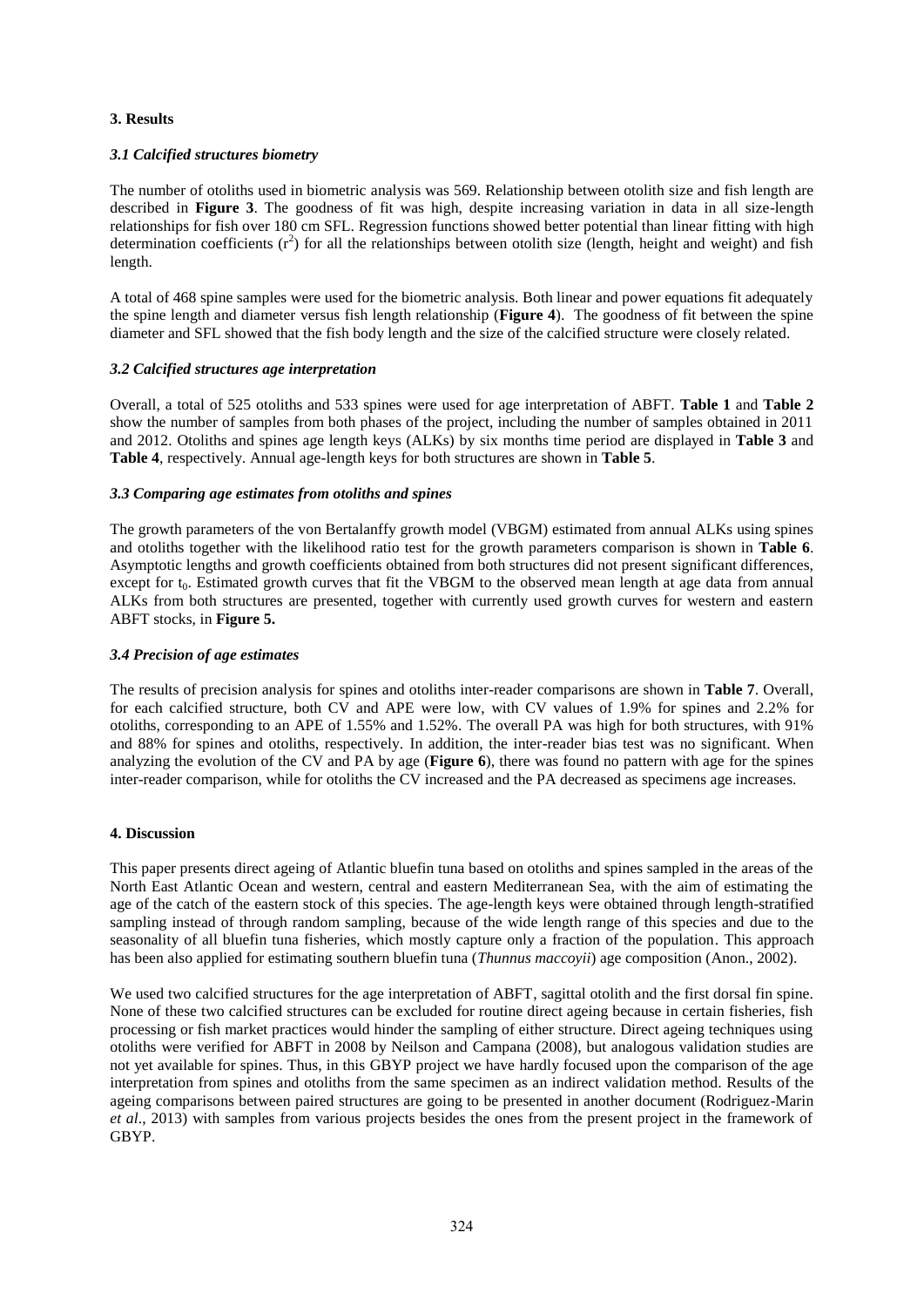During the 2012 ICCAT-GBYP operational meeting it was stressed the need to take into account the seasonal growth and thus to have an ALK with an adequate sampling throughout the year in all the range of sizes. Given these requirements, we improved the sampling annual coverage in the phase 3 of the project, attending to the seasonality of the fisheries that take place mainly between May and November, by splitting the year in two and getting two ALKs by semester and calcified structure, i.e. otoliths and spines. The target objective for sampling 10 specimens by 10 cm length range for the six month ALKs was not fully achieved and there were numerous gaps due to the wide length range of this species. Available samples from the present contract did not allow covering those half year ALKs gaps despite having used the two years of sampling. Number of samples for both calcified structures and half year ALKs was insufficiently represented and first semester comprises mainly the months of May and June and second semester comprises the months from July to November. In view of these results, we recommend using annual ALKs using samples from 2011 and 2012.

No significant differences were found between the von Bertalanffy growth parameters obtained from annual ALKs derived from otolith and spine readings. However the asymptotic lengths are excessively high in both cases. This is because the curves did not converge to the maximum length due to scarcity of samples over 13 years. Both calcified structures growth curves also show similarity with the growth equations currently used by ICCAT for western and eastern stocks (Cort, 1991; Restrepo *et al*., 2010) for adequately represented age classes (0 to 13).

Special care has been taken about the consensus on the methodology of preparation and reading of otoliths with other research institutions in the U.S. and Canada who also conduct ABFT age estimates from otoliths (Center for Environmental Science of the University of Maryland, Panama City Laboratory of the National Marine Fisheries Service, Gulf of Maine Research Institute and Fisheries and Oceans Canada). In this context, the Spanish Institute of Oceanography scientists have participated, together with scientists from other laboratories, in ageing workshops in 2011, 2012 and the present year, in order to standardize important areas of methodological concern that may influence age estimates of ABFT using otoliths. Direct ageing using spines have also been comprehensively reviewed in a paper that is been actually under revision (Luque *et al*., 2014). There are some laboratories from different countries involved in direct ageing standardization, but it is necessary to increase the number of laboratories involved in this task for both calcified structures, especially in the eastern side of the Atlantic.

#### **Acknowledgements**

This work was carried out under the provision of the ICCAT Atlantic Wide Research Programme for Bluefin Tuna (GBYP), funded by the European Community (grant SI2/542789), Canada, Croatia, Japan, Norway, Turkey, United States, Chinese Taipei and the ICCAT Secretariat. The contents of this paper do not necessarily reflect the point of view of ICCAT or of the other funders, which have not responsibility about them. Neither does it necessarily reflect the views of the funders and in no ways anticipate the Commission's future policy in this area. We also would like to thank the following scientific institutions involved in the calcified structures sampling: Spanish Institute of Oceanography (IEO), University of Cagliari, AZTI-Tecnalia, Instituto de Investigação das Pescas e do Mar (IPIMAR), University of Bologna, University of Genova, Istambul University and Federation of Maltese Aquaculture Producers (FMAP).

#### **References**

- Anon. 2002. A manual for age determination of southern bluefin tuna *Thunnus maccoyii*. Otolith sampling, preparation and interpretation. In: Report of the Direct Age Estimation Workshop. 11-14 June 2002. Victoria, Australia. Meeting Report of CCSBT. 36p.
- Cort, J. L. (1991). Age and growth of the bluefin tuna, *Thunnus thynnus* (L.) of the Northwest Atlantic. Collect. Vol. Sci. Pap. ICCAT, 35: 213–230.
- Eltink, A. T. G. W., Newton, A. W., Morgado, C., Santamaria, M.T.G., and Modin, J. 2000. Guidelines and tools for age reading (PDF document version 1.0). Internet: http://www.efan.no. Eltink, A. T. G. W. 2000. Age reading comparison. (MS Excel workbook version 1.0, October 2000). Internet: [http://www.efan.no.](http://www.efan.no/)
- Haddon, M. 2001. Modelling and quantitative methods in fisheries. Chapman and Hall/CRC, Boca Raton. 406pp.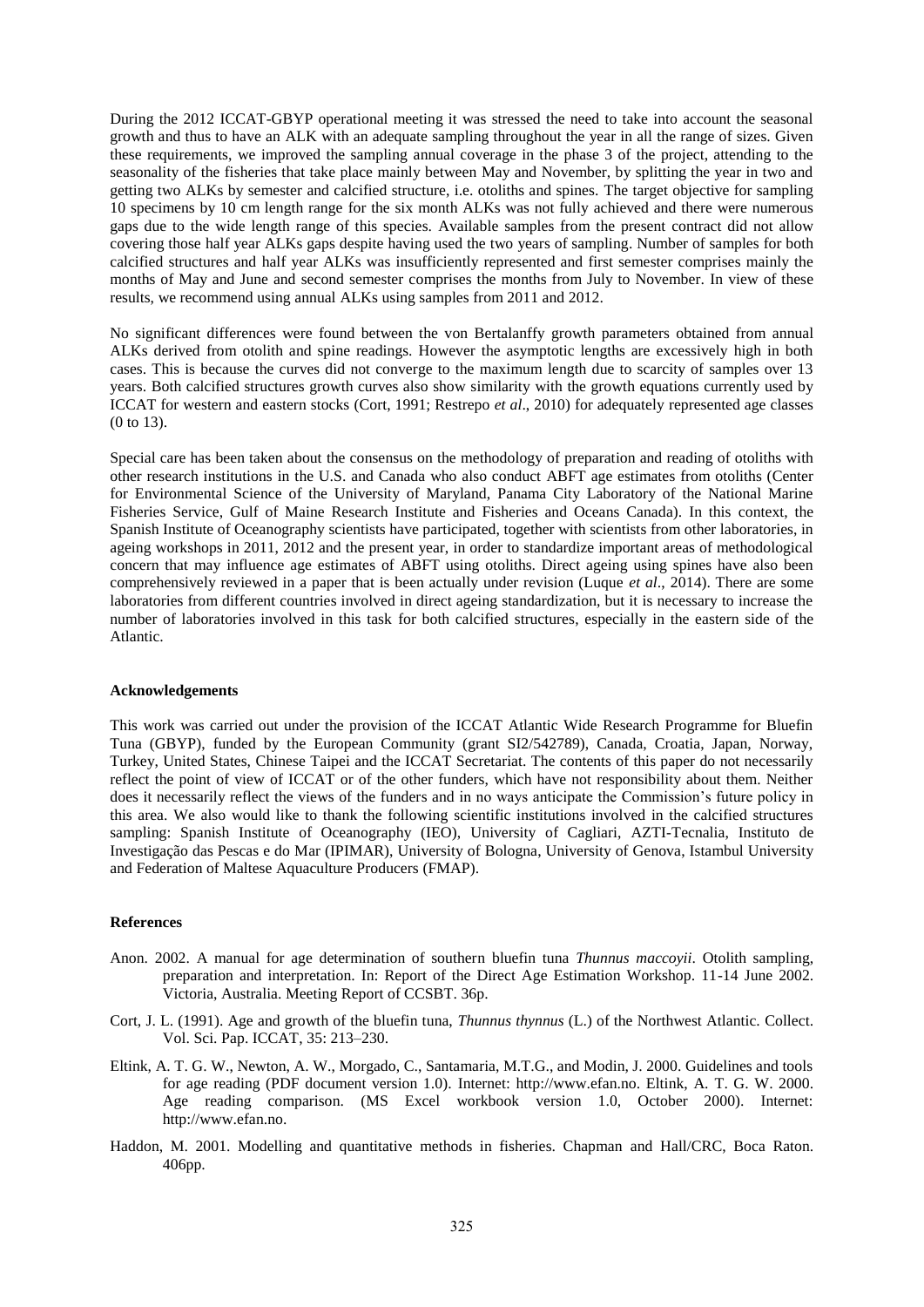- Anon. 2013, Report of the 2012 Atlantic Bluefin Tuna Stock Assessment Session (Madrid, Spain, September 4 to 11, 2012). Collect. Vol. Sci. Pap. ICCAT, 69(1): 1-198.
- Kimura, D.K. 1980. Likelihood methods for the Von Bertalanffy growth curve. Fish. Bull., 77(4): 765-776.
- Luque, P.L., Rodríguez-Marin, E., Ruiz, M., Quelle, P., Landa, J., Macías, D. and Ortiz de Urbina, JM. 2014. Direct ageing of Atlantic Bluefin tuna (*Thunnus thynnus*) from East Atlantic and Western Mediterranean using dorsal fin spines. J. Fish Biol., (under review).
- Neilson, J. D., and Campana, S. E. 2008. A validated description of age and growth of western Atlantic bluefin tuna (*Thunnus thynnus*). Can. J. Fish. Aquat. Sci., 65: 1523-1527.
- Restrepo, V. R., Diaz, G. A., Walter, J. F., Neilson, J. D., Campana, S. E., Secor, D., and Wingate, R. L. 2010. Updated estimate of the growth curve of Western Atlantic bluefin Tuna. Aquat. Living Resour., 23: 335–342.
- Rodriguez-Marin, E., Clear, N., Cort, J.L., Megalofonou, P., Neilson, J.D., Neves dos Santos, M., Olafsdottir, D., Rodriguez-Cabello, C., Ruiz, M. and Valeiras, J. 2007. Report of the 2006 ICCAT Workshop for bluefin tuna direct ageing. Collect. Vol. Sci. Pap. ICCAT, 60(4): 1349-1392.
- Rodriguez-Marin, E., Luque, P. L., Ruiz, M., Quelle, P. and Landa, J. 2012. Protocol for sampling, preparing and age interpreting criteria of Atlantic bluefin tuna (*Thunnus thynnus*) first dorsal fin spine sections. Collect. Vol. Sci. Pap. ICCAT, 68(1): 240-253.
- Rodríguez-Marín, E., Luque, P.L., Busawon, D., Campana, S., Golet, W., Koob, E., Neilson, J.D., Quelle, P. and Ruiz, M. 2013. An attempt of validation of Atlantic bluefin tuna (*Thunnus thynnus*) ageing using dorsal fin spines. ICCAT SCRS/2013/081.
- Rooker, J.R., Bremer, J.R.A., Block, B.A., Dewar, H., Metrio, G.d., Corriero, A., Kraus, R.T., Prince, E.D., Rodriguez-Marin, E. and Secor, D.H. (2007). Life history and stock structure of Atlantic bluefin tuna (*Thunnus thynnus*). Rev. Fish. Sci., 15: 2365-2310 doi: 10.1080/10641260701484135.
- **Table 1**. Summary of bluefin tuna otoliths used for age interpretation by length range. ABFT length was measured as straight fork length (SFL) in cm.

| Otolith samples |                |                                  |                 |                  |                                         |                |                |                 |                  |
|-----------------|----------------|----------------------------------|-----------------|------------------|-----------------------------------------|----------------|----------------|-----------------|------------------|
|                 |                | GBYP-Phase 2 (samples from 2011) |                 |                  | GBYP-Phase 3 (samples from 2011 & 2012) |                |                |                 | Total            |
| $SFL$ (cm)      |                | 1st semester 2nd semester        | Total           |                  | 1st semester $2nd$ semester             | 2011           | 2012           | Total           | Phase 2 & 3      |
| 20-30           |                | 10                               | 10 <sup>1</sup> |                  |                                         |                |                |                 | 10               |
| $30 - 40$       |                | 10                               | 10              |                  |                                         |                |                |                 | 10               |
| $40 - 50$       |                | $\,6$                            | $6\overline{6}$ |                  |                                         |                |                |                 | $\boldsymbol{6}$ |
| 50-60           | $\overline{2}$ | 7                                | 9               |                  |                                         |                |                |                 | 9                |
| 60-70           | $\overline{2}$ | $\boldsymbol{9}$                 | 11              |                  |                                         |                |                |                 | 11               |
| 70-80           | 4              | 9                                | 13              | 8                | $\mathbf{1}$                            | 9              |                | 9               | 22               |
| 80-90           | 5              | 16                               | 21              |                  | $\mathbf{1}$                            | $\mathbf{1}$   |                | $\mathbf{1}$    | $22\,$           |
| 90-100          | 7              | $\bf 5$                          | 12              | $\bf 5$          |                                         | $\overline{5}$ |                | $\overline{5}$  | 17               |
| 100-110         | $\overline{2}$ | 17                               | 19              | 5                | $\overline{2}$                          | 6              | 1              | 7               | 26               |
| 110-120         | $\overline{2}$ | 28                               | 30              | 10               | 10                                      | 17             | 3              | 20              | 50               |
| 120-130         | $\overline{4}$ | 12                               | 16              | 1                | 3                                       | 3              | 1              | $\overline{4}$  | 20               |
| 130-140         | 11             | 13                               | 24              |                  | $\overline{2}$                          | $\overline{2}$ |                | $\overline{2}$  | 26               |
| 140-150         | 6              | 11                               | 17              |                  | $\overline{4}$                          | 3              | 1              | $\overline{4}$  | 21               |
| 150-160         | 6              | 7                                | 13              | $\overline{4}$   | 6                                       | 6              | $\overline{4}$ | 10              | 23               |
| 160-170         | 4              | 8                                | 12              | 3                | 9                                       | 3              | 9              | 12              | 24               |
| 170-180         | 5              | $\overline{3}$                   | 8               | $\,3$            | $\overline{2}$                          |                | 5              | $\bf 5$         | 13               |
| 180-190         | 18             | 3                                | 21              | $\bf 5$          | $\mathbf{1}$                            | $\mathbf{1}$   | 5              | 6               | 27               |
| 190-200         | 17             | $\overline{4}$                   | 21              | 6                | $\mathbf{1}$                            |                | 7              | 7               | 28               |
| 200-210         | 17             | $\,3$                            | 20              | 11               | 10                                      | $\overline{2}$ | 19             | 21              | 41               |
| 210-220         | 17             | $\overline{4}$                   | 21              | $\boldsymbol{6}$ | 12                                      |                | 18             | 18              | 39               |
| 220-230         | 17             | 3                                | 20              | $\boldsymbol{6}$ | 4                                       |                | 10             | 10              | 30               |
| 230-240         | 11             | 9                                | 20              | $\,3$            | 3                                       |                | 6              | $6\overline{6}$ | 26               |
| 240-250         | 6              | $\overline{4}$                   | 10              | $\boldsymbol{6}$ | $\mathbf{1}$                            |                | 7              | $\overline{7}$  | 17               |
| 250-260         |                | $\overline{3}$                   | $\overline{3}$  | $\mathbf{1}$     |                                         |                | $\mathbf{1}$   | $\mathbf{1}$    | $\overline{4}$   |
| 260-270         |                |                                  |                 | $\mathbf{1}$     | 1                                       |                | $\overline{2}$ | $\overline{2}$  | $\,2$            |
| 270-280         |                | $\mathbf{1}$                     | $\mathbf{1}$    |                  |                                         |                |                |                 | $\mathbf{1}$     |
| Total           | 163            | 205                              | 368             | 84               | 73                                      | 58             | 99             | 157             | 525              |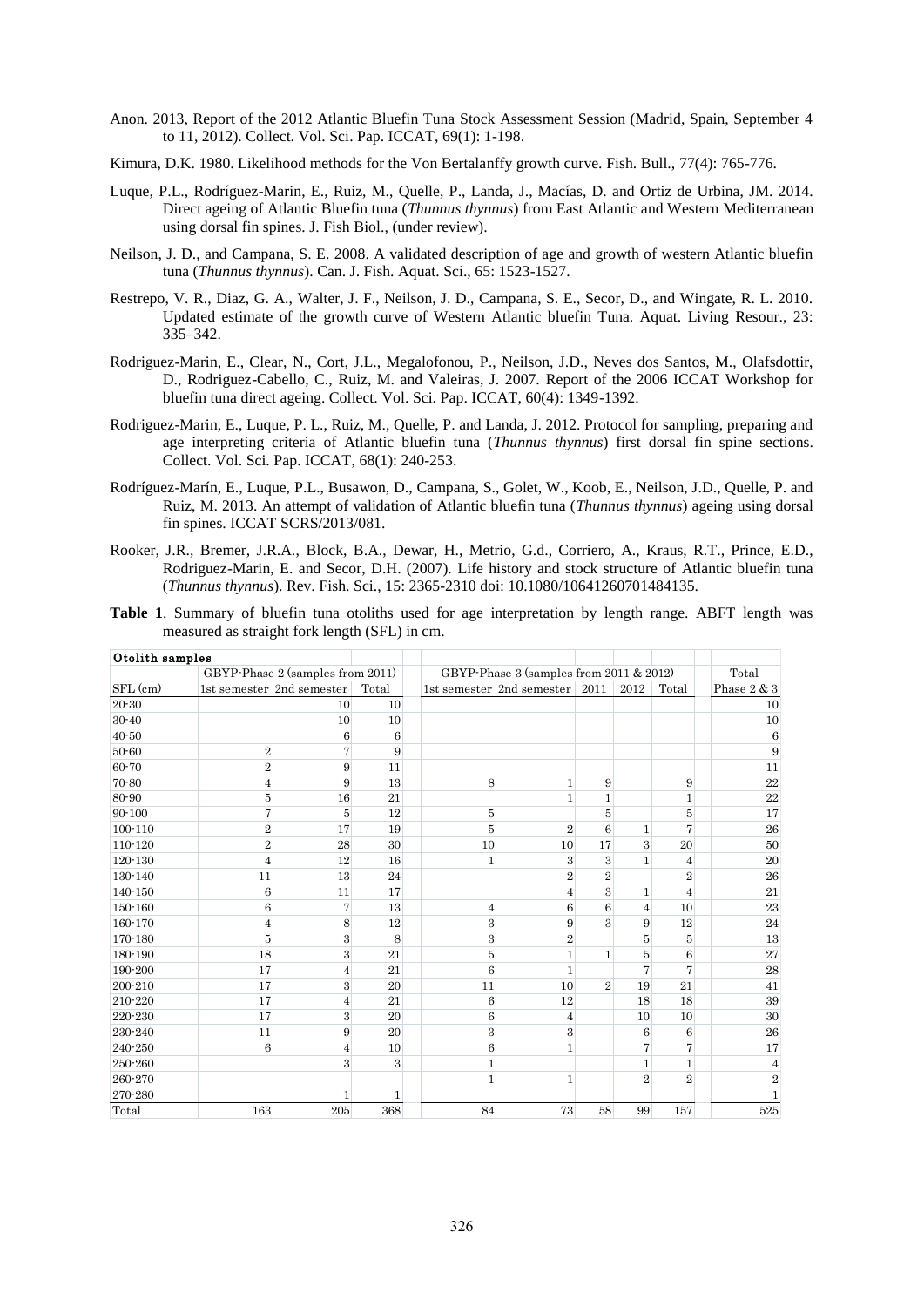| Spine samples | o              | $\circ$                          |                 |                  |                                         |                |                 |                |                |
|---------------|----------------|----------------------------------|-----------------|------------------|-----------------------------------------|----------------|-----------------|----------------|----------------|
|               |                | GBYP-Phase 2 (samples from 2011) |                 |                  | GBYP-Phase 3 (samples from 2011 & 2012) |                |                 |                | Total          |
| $SFL$ (cm)    |                | 1st semester 2nd semester        | Total           |                  | 1st semester 2nd semester               | 2011           | 2012            | Total          | Phase 2 & 3    |
| $20 - 30$     |                | 10 <sup>1</sup>                  | 10              |                  |                                         |                |                 |                | 10             |
| $30 - 40$     |                | 10                               | 10              |                  |                                         |                |                 |                | 10             |
| 40-50         |                | 6                                | $6\phantom{.}6$ |                  |                                         |                |                 |                | 6              |
| $50 - 60$     | $\overline{2}$ | 8                                | 10              |                  |                                         |                |                 |                | 10             |
| 60-70         | $\mathbf{1}$   | $\overline{5}$                   | $6\overline{6}$ |                  | $\overline{5}$                          |                | $5\overline{)}$ | 5              | 11             |
| $70 - 80$     | $\overline{4}$ | 8                                | 12              | 11               | 4                                       | 15             |                 | 15             | $\sqrt{27}$    |
| 80-90         | $\overline{2}$ | 32                               | 34              |                  | $\overline{2}$                          | $\overline{2}$ |                 | $\overline{2}$ | 36             |
| $90 - 100$    | 7              | 3                                | 10              | $\bf 5$          |                                         | 5              |                 | 5              | 15             |
| 100-110       |                | 16                               | 16              | $\overline{4}$   | $\overline{2}$                          | 5              | $\mathbf{1}$    | 6              | 22             |
| 110-120       | 6              | 31                               | 37              | 9                | 8                                       | 14             | $\overline{3}$  | 17             | 54             |
| 120-130       | 10             | 19                               | 29              |                  | $\mathbf{3}$                            | 3              |                 | 3              | 32             |
| 130-140       | 16             | 12                               | 28              |                  | $\overline{2}$                          | $\overline{2}$ |                 | $\overline{2}$ | 30             |
| 140-150       | 12             | 16                               | 28              |                  | $\overline{5}$                          | $\bf 5$        |                 | 5              | 33             |
| 150-160       | 10             | 9                                | 19              | $\overline{4}$   | $\overline{\mathbf{3}}$                 | 3              | $\overline{4}$  | 7              | 26             |
| 160-170       | $\overline{4}$ | 8                                | 12              | $\overline{2}$   | $\overline{\mathbf{3}}$                 | 4              | $\mathbf{1}$    | $\overline{5}$ | 17             |
| 170-180       | 3              | $\mathbf{1}$                     | 4               | $\boldsymbol{3}$ | $\overline{2}$                          | 3              | $\overline{2}$  | $\overline{5}$ | 9              |
| 180-190       | 20             |                                  | 20              | $\bf 5$          | $\mathbf{1}$                            | $\mathbf{1}$   | $5\overline{)}$ | 6              | 26             |
| 190-200       | 15             | $\sqrt{2}$                       | 17              | 8                | $\overline{2}$                          | $\overline{2}$ | 8               | 10             | $27\,$         |
| 200-210       | 14             | $\mathbf{1}$                     | 15              | 11               | $\overline{5}$                          | 5              | 11              | 16             | 31             |
| 210-220       | 14             |                                  | 14              | 7                | $\overline{5}$                          | 5              | $\overline{7}$  | 12             | 26             |
| 220-230       | 15             |                                  | 15              | $6\phantom{.}$   | 7                                       | 7              | 6               | 13             | 28             |
| 230-240       | 12             | 3                                | 15              | $\overline{4}$   | 7                                       | 7              | $\overline{4}$  | 11             | 26             |
| 240-250       | $\mathbf{1}$   | $\mathbf{1}$                     | $\overline{2}$  | $6\phantom{.}$   | $\mathbf{1}$                            | $\mathbf{1}$   | 6               | 7              | 9              |
| 250-260       | 3              | $\lvert 3 \rvert$                | $6\overline{6}$ | $\mathbf{1}$     |                                         |                | $\mathbf{1}$    | 1              | $\overline{7}$ |
| 260-270       |                |                                  |                 | $\mathbf{1}$     | $\overline{3}$                          | 3              | $\mathbf{1}$    | 4              | $\overline{4}$ |
| 270-280       |                |                                  |                 |                  |                                         |                |                 |                |                |
| 280-290       |                |                                  |                 |                  | 1                                       | $\mathbf{1}$   |                 | 1              |                |
| Total         | 171            | 204                              | 375             | 87               | 70                                      | 93             | 65              | 158            | 533            |

**Table 2**. Summary of bluefin tuna spines used for age interpretation by length range. ABFT length was measured as straight fork length (SFL) in cm.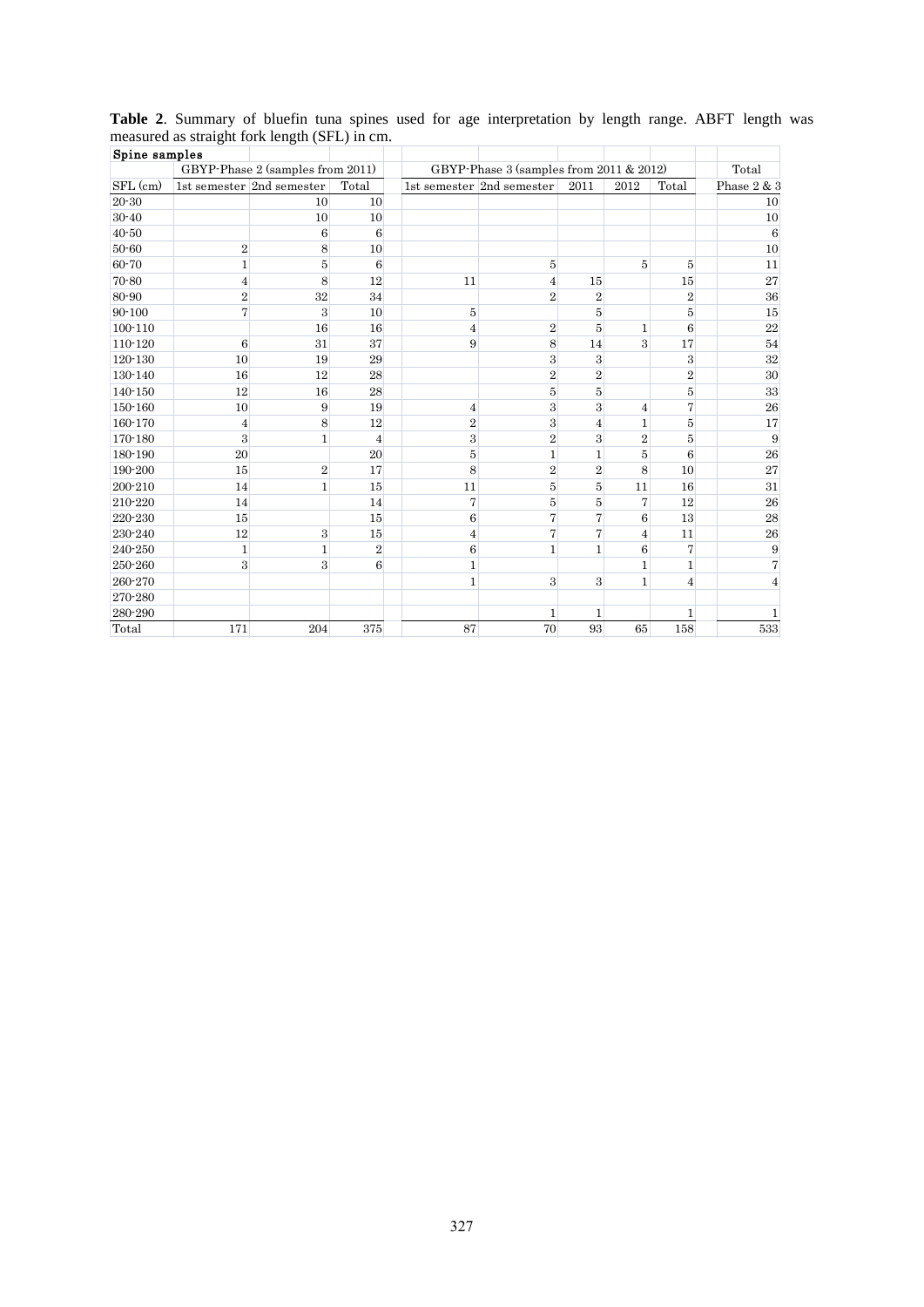|                           |                         |                |                |                |                 |                                              |    |                |                |                             |         | First and second quarters |                |                |              |              |              |    |              |     |                                                          |
|---------------------------|-------------------------|----------------|----------------|----------------|-----------------|----------------------------------------------|----|----------------|----------------|-----------------------------|---------|---------------------------|----------------|----------------|--------------|--------------|--------------|----|--------------|-----|----------------------------------------------------------|
|                           |                         |                |                | $\overline{3}$ |                 |                                              |    | $\overline{7}$ | 8 <sup>1</sup> | Age class<br>$\overline{9}$ |         |                           |                |                |              |              |              |    |              |     |                                                          |
| Length class<br>$20 - 30$ | $\vert 0 \vert$         | $\mathbf{1}$   | $\overline{2}$ |                | $\overline{4}$  | $\mathfrak{S}$                               | 6  |                |                |                             | 10      | 11                        | 12             | 13             | 14           | 15           | 16           | 17 | 18           | 19  | $\mathbf n$                                              |
| $30 - 40$                 |                         |                |                |                |                 |                                              |    |                |                |                             |         |                           |                |                |              |              |              |    |              |     |                                                          |
| $40 - 50$                 |                         |                |                |                |                 |                                              |    |                |                |                             |         |                           |                |                |              |              | $0 - 20%$    |    |              |     |                                                          |
| $50 - 60$                 | 50                      | 50             |                |                |                 |                                              |    |                |                |                             |         |                           |                |                |              |              | 20-50%       |    |              |     | $\sqrt{2}$                                               |
| 60-70                     |                         | 100            |                |                |                 |                                              |    |                |                |                             |         |                           |                |                |              |              | 50-100%      |    |              |     | $\overline{2}$                                           |
| 70-80                     |                         |                | 100            |                |                 |                                              |    |                |                |                             |         |                           |                |                |              |              |              |    |              |     | 12                                                       |
| 80-90                     |                         | 40             | 60             |                |                 |                                              |    |                |                |                             |         |                           |                |                |              |              |              |    |              |     | $\sqrt{5}$                                               |
| $90 - 100$                |                         |                | $\,$ 8 $\,$    | 83             | 8               |                                              |    |                |                |                             |         |                           |                |                |              |              |              |    |              |     | 12                                                       |
| 100-110                   |                         |                | 29             | 71             |                 |                                              |    |                |                |                             |         |                           |                |                |              |              |              |    |              |     | $\overline{7}$                                           |
| 110-120                   |                         |                |                | 25             | 58              | 17                                           |    |                |                |                             |         |                           |                |                |              |              |              |    |              |     | 12                                                       |
| 120-130                   |                         |                |                | 20             | 60              |                                              | 20 |                |                |                             |         |                           |                |                |              |              |              |    |              |     | $\sqrt{5}$                                               |
| 130-140                   |                         |                |                |                | 45              | 45                                           | 9  |                |                |                             |         |                           |                |                |              |              |              |    |              |     | 11                                                       |
| 140-150                   |                         |                |                |                | 50              | 33                                           | 17 |                |                |                             |         |                           |                |                |              |              |              |    |              |     | $\sqrt{6}$                                               |
| 150-160                   |                         |                |                |                |                 |                                              | 50 | 30             | 20             |                             |         |                           |                |                |              |              |              |    |              |     | 10                                                       |
| 160-170                   |                         |                |                |                |                 |                                              | 14 | 57             | 29             |                             |         |                           |                |                |              |              |              |    |              |     | $\overline{7}$                                           |
| 170-180                   |                         |                |                |                |                 | 13                                           |    | 13             | 50             | 25                          |         |                           |                |                |              |              |              |    |              |     | $\,$ 8 $\,$                                              |
| 180-190                   |                         |                |                |                |                 |                                              |    | 17             | 48             | 26                          |         | 9                         |                |                |              |              |              |    |              |     | 23                                                       |
| 190-200                   |                         |                |                |                |                 |                                              |    | 9              | 30             | 35                          | 22      | $\overline{4}$            |                |                |              |              |              |    |              |     | 23                                                       |
| 200-210                   |                         |                |                |                |                 |                                              |    |                | 11             | 36                          | 43      | $\overline{7}$            | $\overline{4}$ |                |              |              |              |    |              |     | 28                                                       |
| 210-220                   |                         |                |                |                |                 |                                              |    |                | $\mathbf{0}$   | 13                          | 48      | 35                        | $\overline{4}$ |                |              |              |              |    |              |     | 23                                                       |
| 220-230                   |                         |                |                |                |                 |                                              |    |                | 13             | 13                          | 22      | 30                        | 22             |                |              |              |              |    |              |     | 23                                                       |
| 230-240                   |                         |                |                |                |                 |                                              |    |                |                |                             | 29      | 29                        | 29             | 14             |              |              |              |    |              |     | 14                                                       |
| 240-250                   |                         |                |                |                |                 |                                              |    |                |                |                             | 25      | 25                        | 17             | $25\,$         | 8            |              |              |    |              |     | 12                                                       |
| 250-260                   |                         |                |                |                |                 |                                              |    |                |                |                             |         |                           |                |                |              |              |              |    |              | 100 | $\mathbf{1}$                                             |
| 260-270                   |                         |                |                |                |                 |                                              |    |                |                |                             |         |                           |                |                |              | 100          |              |    |              |     | $\mathbf{1}$                                             |
| 270-280                   |                         |                |                |                |                 |                                              |    |                |                |                             |         |                           |                |                |              |              |              |    |              |     |                                                          |
| Total                     | $\mathbf{1}$            | $\mathfrak{S}$ | 18             | 19             | 19              | 10                                           | 9  | 14             | 32             | 32                          | 40      | 27                        | 13             | $\mathfrak{S}$ | 1            | $\mathbf{1}$ |              |    |              |     | 1 247                                                    |
|                           |                         |                |                |                |                 |                                              |    |                |                |                             |         |                           |                |                |              |              |              |    |              |     |                                                          |
|                           |                         |                |                |                |                 |                                              |    |                |                | Age class                   |         | Third and fourth quarters |                |                |              |              |              |    |              |     |                                                          |
| Length class              |                         |                | $\overline{2}$ | $\overline{3}$ | $\overline{4}$  | 5                                            | 6  | 7              | 8              | 9                           | 10      | 11                        | 12             | 13             | 14           | 15           | 16           |    |              |     |                                                          |
|                           |                         |                |                |                |                 |                                              |    |                |                |                             |         |                           |                |                |              |              |              |    |              |     |                                                          |
| $20 - 30$                 | $\boldsymbol{0}$<br>100 | $\mathbf{1}$   |                |                |                 |                                              |    |                |                |                             |         |                           |                |                |              |              |              | 17 | 18           | 19  | $\mathbf n$                                              |
| $30 - 40$                 | 100                     |                |                |                |                 |                                              |    |                |                |                             |         |                           |                |                |              |              |              |    |              |     |                                                          |
|                           | 100                     |                |                |                |                 |                                              |    |                |                |                             |         |                           |                |                |              |              | $0 - 20%$    |    |              |     |                                                          |
| $40 - 50$<br>$50 - 60$    | 29                      | 71             |                |                |                 |                                              |    |                |                |                             |         |                           |                |                |              |              | 20-50%       |    |              |     |                                                          |
| 60-70                     |                         | 100            |                |                |                 |                                              |    |                |                |                             |         |                           |                |                |              |              | 50-100%      |    |              |     | $\sqrt{6}$                                               |
| 70-80                     |                         | 70             | 30             |                |                 |                                              |    |                |                |                             |         |                           |                |                |              |              |              |    |              |     |                                                          |
| 80-90                     |                         | 35             | 53             | 12             |                 |                                              |    |                |                |                             |         |                           |                |                |              |              |              |    |              |     |                                                          |
| $90 - 100$                |                         |                | 40             | 60             |                 |                                              |    |                |                |                             |         |                           |                |                |              |              |              |    |              |     | 10<br>10<br>$\overline{7}$<br>$\overline{9}$<br>10<br>17 |
| 100-110                   |                         |                | 16             | 58             | 21              | 5                                            |    |                |                |                             |         |                           |                |                |              |              |              |    |              |     | $\sqrt{5}$<br>19                                         |
| 110-120                   |                         |                |                | 13             | 47              | 37                                           | 3  |                |                |                             |         |                           |                |                |              |              |              |    |              |     | 38                                                       |
| 120-130                   |                         |                |                |                |                 |                                              |    |                |                |                             |         |                           |                |                |              |              |              |    |              |     | 15                                                       |
| 130-140                   |                         |                |                |                | 33              | $47 \begin{array}{ c } 53 \end{array}$<br>40 | 20 | $\overline{7}$ |                |                             |         |                           |                |                |              |              |              |    |              |     | 15                                                       |
| 140-150                   |                         |                |                |                | $7\phantom{.0}$ | 20                                           | 60 | 13             |                |                             |         |                           |                |                |              |              |              |    |              |     | 15                                                       |
| 150-160                   |                         |                |                |                |                 | 31                                           | 31 | 23             | 15             |                             |         |                           |                |                |              |              |              |    |              |     | 13                                                       |
| 160-170                   |                         |                |                |                |                 | 12                                           | 6  | 41             | 12             | 18                          | 12      |                           |                |                |              |              |              |    |              |     | 17                                                       |
| 170-180                   |                         |                |                |                |                 |                                              |    | 60             | $20\,$         | 20                          |         |                           |                |                |              |              |              |    |              |     | $\mathfrak{S}$                                           |
| 180-190                   |                         |                |                |                |                 |                                              |    | 25             | 25             | 50                          |         |                           |                |                |              |              |              |    |              |     | $\overline{4}$                                           |
| 190-200                   |                         |                |                |                |                 |                                              |    |                | 40             |                             | 60      |                           |                |                |              |              |              |    |              |     | $\sqrt{5}$                                               |
| 200-210                   |                         |                |                |                |                 |                                              |    |                | 23             | 15                          | 38      | $\,8$                     | 15             |                |              |              |              |    |              |     |                                                          |
| 210-220                   |                         |                |                |                |                 |                                              |    |                |                | 38                          | 44      | 13                        | 6              |                |              |              |              |    |              |     |                                                          |
| 220-230                   |                         |                |                |                |                 |                                              |    |                |                | 14                          | 29      | 14                        | 14             | 14             | 14           |              |              |    |              |     |                                                          |
| 230-240                   |                         |                |                |                |                 |                                              |    |                |                | 8                           | $\,8\,$ | 67                        | $\,8\,$        | 8              |              |              |              |    |              |     | 13<br>16<br>$\overline{7}$<br>12                         |
| 240-250                   |                         |                |                |                |                 |                                              |    |                |                |                             | 20      | 40                        |                | 20             |              |              | 20           |    |              |     | $\mathfrak{S}$                                           |
| 250-260                   |                         |                |                |                |                 |                                              |    |                |                |                             |         | 100                       |                |                |              |              |              |    |              |     | $\mathbf{3}$                                             |
| 260-270                   |                         |                |                |                |                 |                                              |    |                |                |                             |         |                           |                |                |              |              |              |    | 100          |     | $\mathbf{1}$                                             |
| 270-280<br>Total          | 28                      | $27\,$         | 17             | 21             | 35              | 38                                           | 18 | 17             | $11\,$         | 16                          | $21\,$  | $17\,$                    | $\overline{5}$ | $\mathfrak{Z}$ | $\mathbf{1}$ |              | $\mathbf{1}$ |    | $\mathbf{1}$ | 100 | $\mathbf{1}$<br>$1 \, 278$                               |

**Table 3**. Six month age-length keys based in age interpretation from Atlantic bluefin tuna otolith sections. Numbers represent percent by number by length class (SFL, cm). Samples include 2011 and 2012.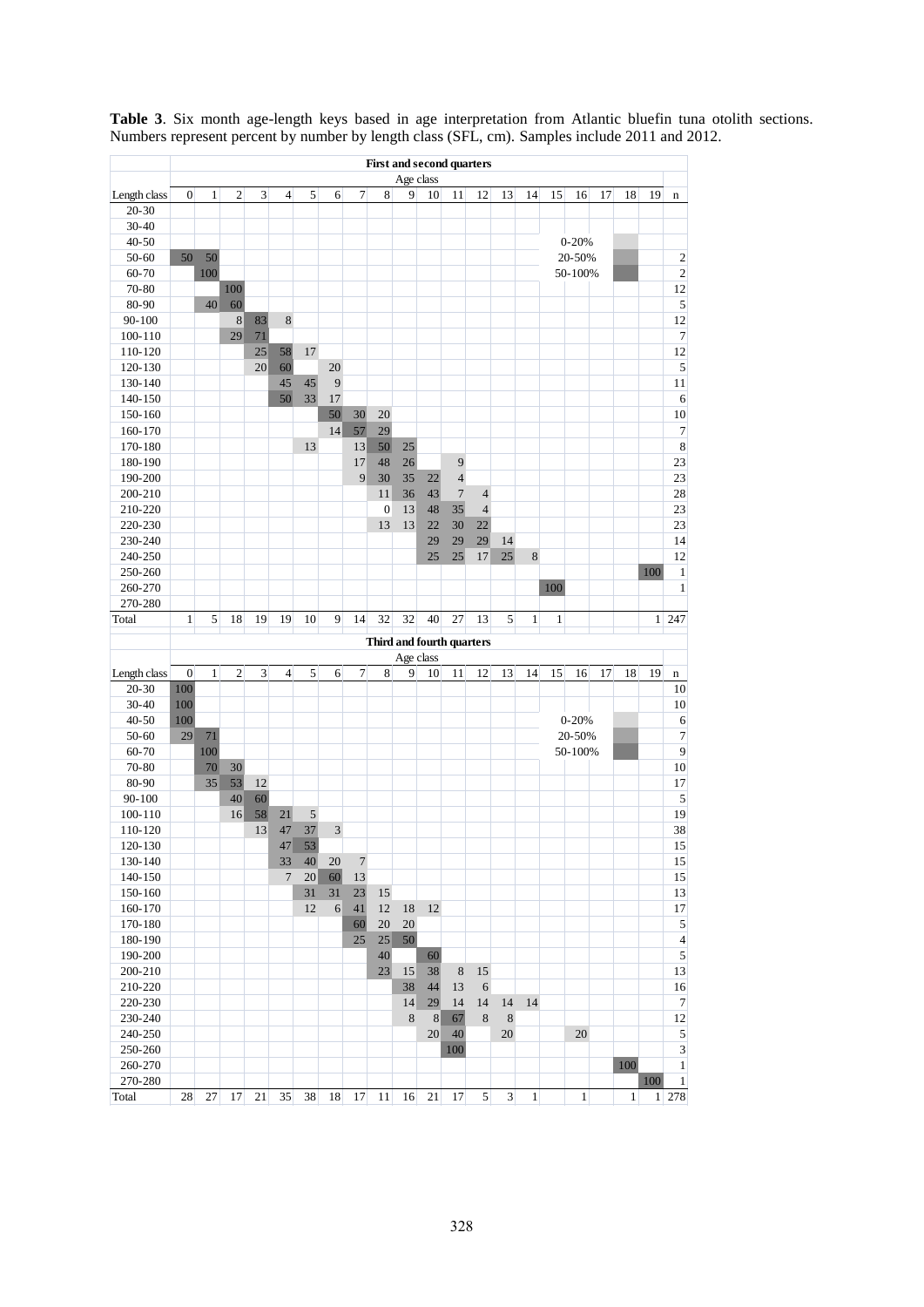| represent percent of nameer of fengin class (BTE, em). Bamples metale 2011 and 2012. |                  |                |                |                |                |    |     | First and second quarters |                |                  |    |                |                |                |              |    |                     |    |                             |
|--------------------------------------------------------------------------------------|------------------|----------------|----------------|----------------|----------------|----|-----|---------------------------|----------------|------------------|----|----------------|----------------|----------------|--------------|----|---------------------|----|-----------------------------|
|                                                                                      | $\vert 0 \vert$  | $\mathbf{1}$   | $\overline{2}$ | $\mathfrak{Z}$ | $\overline{4}$ | 5  | 6   | 7                         | Age class<br>8 | 9                | 10 | 11             | 12             | 13             | 14           | 15 | 16                  | 17 |                             |
| Length class<br>$20 - 30$                                                            |                  |                |                |                |                |    |     |                           |                |                  |    |                |                |                |              |    |                     |    | $\mathbf n$                 |
| $30 - 40$                                                                            |                  |                |                |                |                |    |     |                           |                |                  |    |                |                |                |              |    |                     |    |                             |
| $40 - 50$                                                                            |                  |                |                |                |                |    |     |                           |                |                  |    |                |                |                | $0 - 20%$    |    |                     |    |                             |
| 50-60                                                                                |                  | 100            |                |                |                |    |     |                           |                |                  |    |                |                |                | 20-50%       |    |                     |    | $\overline{2}$              |
| 60-70                                                                                |                  | 100            |                |                |                |    |     |                           |                |                  |    |                |                |                | 50-100%      |    |                     |    | $\mathbf{1}$                |
| $70 - 80$                                                                            |                  | $\overline{7}$ | 87             | $\overline{7}$ |                |    |     |                           |                |                  |    |                |                |                |              |    |                     |    | 15                          |
| 80-90                                                                                |                  |                | 100            |                |                |    |     |                           |                |                  |    |                |                |                |              |    |                     |    | $\sqrt{2}$                  |
| $90 - 100$                                                                           |                  |                |                | 100            |                |    |     |                           |                |                  |    |                |                |                |              |    |                     |    | 12                          |
| $100 - 110$                                                                          |                  |                |                | 75             | 25             |    |     |                           |                |                  |    |                |                |                |              |    |                     |    | $\overline{4}$              |
| 110-120                                                                              |                  |                |                |                | 67             | 33 |     |                           |                |                  |    |                |                |                |              |    |                     |    | 15                          |
| 120-130                                                                              |                  |                |                |                | 10             | 90 |     |                           |                |                  |    |                |                |                |              |    |                     |    | 10                          |
| 130-140                                                                              |                  |                |                |                | 6              | 81 | 13  |                           |                |                  |    |                |                |                |              |    |                     |    | 16                          |
| 140-150                                                                              |                  |                |                |                | $\,$ 8 $\,$    | 50 | 25  | 17                        |                |                  |    |                |                |                |              |    |                     |    | 12                          |
| 150-160                                                                              |                  |                |                |                |                | 14 | 57  | 21                        | $\overline{7}$ |                  |    |                |                |                |              |    |                     |    | 14                          |
| 160-170                                                                              |                  |                |                |                |                |    |     | 83                        | 17             |                  |    |                |                |                |              |    |                     |    | 6                           |
| 170-180                                                                              |                  |                |                |                |                |    |     | 17                        | 50             | 33               |    |                |                |                |              |    |                     |    | $\sqrt{6}$                  |
| 180-190                                                                              |                  |                |                |                |                |    | 8   | 24                        | 48             | 20               |    |                |                |                |              |    |                     |    | 25                          |
| 190-200                                                                              |                  |                |                |                |                |    |     | 13                        | 35             | 39               | 13 |                |                |                |              |    |                     |    | 23                          |
| 200-210                                                                              |                  |                |                |                |                |    |     | $\overline{4}$            | 12             | 48               | 24 | 12             |                |                |              |    |                     |    | 25                          |
| 210-220                                                                              |                  |                |                |                |                |    |     |                           |                | 24               | 52 | 10             | 10             | 5              |              |    |                     |    | 21                          |
| 220-230                                                                              |                  |                |                |                |                |    |     |                           |                | 29               | 29 | 33             | 5              | 5              |              |    |                     |    | 21                          |
| 230-240                                                                              |                  |                |                |                |                |    |     |                           |                |                  | 31 | 56             | 13             |                |              |    |                     |    | 16                          |
| 240-250                                                                              |                  |                |                |                |                |    |     |                           |                |                  |    | 57             | 14             | 29             |              |    |                     |    | $\boldsymbol{7}$            |
| 250-260                                                                              |                  |                |                |                |                |    |     |                           |                |                  | 25 | 25             | 25             |                |              |    |                     | 25 | $\overline{4}$              |
| 260-270                                                                              |                  |                |                |                |                |    |     |                           |                |                  |    |                |                |                | 100          |    |                     |    | 1                           |
| 270-280                                                                              |                  |                |                |                |                |    |     |                           |                |                  |    |                |                |                |              |    |                     |    |                             |
| 280-290                                                                              |                  |                |                |                |                |    |     |                           |                |                  |    |                |                |                |              |    |                     |    |                             |
| Total                                                                                |                  | $\overline{4}$ | 15             | 16             | 14             | 35 | 15  | 21                        | 28             | 39               | 32 | 26             | $\tau$         | $\overline{4}$ | $\mathbf{1}$ |    |                     |    | 1 258                       |
|                                                                                      |                  |                |                |                |                |    |     |                           |                |                  |    |                |                |                |              |    |                     |    |                             |
|                                                                                      |                  |                |                |                |                |    |     | Third and fourth quarters |                |                  |    |                |                |                |              |    |                     |    |                             |
| Length class                                                                         |                  |                | $\overline{2}$ | 3              | $\overline{4}$ | 5  | 6   | $\overline{7}$            | Age class<br>8 | 9                | 10 | 11             | 12             | 13             | 14           | 15 |                     | 17 | $\mathbf n$                 |
|                                                                                      |                  |                |                |                |                |    |     |                           |                |                  |    |                |                |                |              |    |                     |    |                             |
|                                                                                      | $\boldsymbol{0}$ | $\mathbf{1}$   |                |                |                |    |     |                           |                |                  |    |                |                |                |              |    | 16                  |    |                             |
| $20 - 30$                                                                            | 100              |                |                |                |                |    |     |                           |                |                  |    |                |                |                |              |    |                     |    | 10                          |
| $30 - 40$                                                                            | 100              |                |                |                |                |    |     |                           |                |                  |    |                |                |                |              |    |                     |    | 10                          |
| $40 - 50$                                                                            | 100              |                |                |                |                |    |     |                           |                |                  |    |                |                |                | $0 - 20%$    |    |                     |    | 6                           |
| $50 - 60$                                                                            | 13               | 88             |                |                |                |    |     |                           |                |                  |    |                |                |                | 20-50%       |    |                     |    | $\,$ 8 $\,$                 |
| 60-70                                                                                |                  | 90             | 10             |                |                |    |     |                           |                |                  |    |                |                |                | 50-100%      |    |                     |    | 10                          |
| $70 - 80$                                                                            |                  | $\,8$          | 92             |                |                |    |     |                           |                |                  |    |                |                |                |              |    |                     |    | 12                          |
| 80-90                                                                                |                  |                | 85             | 15             |                |    |     |                           |                |                  |    |                |                |                |              |    |                     |    | 34                          |
| $90 - 100$                                                                           |                  |                |                | 100            |                |    |     |                           |                |                  |    |                |                |                |              |    |                     |    | 3                           |
| 100-110                                                                              |                  |                |                | 44             | 50             | 6  |     |                           |                |                  |    |                |                |                |              |    |                     |    | $18\,$                      |
| 110-120                                                                              |                  |                |                | 13             | 67             | 21 |     |                           |                |                  |    |                |                |                |              |    |                     |    | 39                          |
| 120-130                                                                              |                  |                |                |                | 41             | 55 | 5   |                           |                |                  |    |                |                |                |              |    |                     |    | 22                          |
| 130-140                                                                              |                  |                |                |                |                | 79 | 21  |                           |                |                  |    |                |                |                |              |    |                     |    | 14                          |
| 140-150                                                                              |                  |                |                |                | 5              | 48 | 48  |                           |                |                  |    |                |                |                |              |    |                     |    | 21                          |
| 150-160                                                                              |                  |                |                |                |                | 50 | 50  |                           |                |                  |    |                |                |                |              |    |                     |    | 12                          |
| 160-170                                                                              |                  |                |                |                |                | 18 | 45  | 27                        | 9              |                  |    |                |                |                |              |    |                     |    | $11\,$                      |
| 170-180                                                                              |                  |                |                |                |                |    | 100 |                           |                |                  |    |                |                |                |              |    |                     |    | $\sqrt{3}$                  |
| 180-190                                                                              |                  |                |                |                |                |    |     | 100                       |                |                  |    |                |                |                |              |    |                     |    | $\,1\,$                     |
| 190-200                                                                              |                  |                |                |                |                |    |     | 25                        | 75             |                  |    |                |                |                |              |    |                     |    | $\overline{\mathcal{L}}$    |
| 200-210                                                                              |                  |                |                |                |                |    |     | 17                        | 50             | 17               |    | 17             |                |                |              |    |                     |    | $\overline{6}$              |
| 210-220                                                                              |                  |                |                |                |                |    |     | 40                        | 20             | 40               |    |                |                |                |              |    |                     |    | $\overline{\mathbf{5}}$     |
| 220-230                                                                              |                  |                |                |                |                |    |     | 29                        | 14             | 14               | 43 |                |                |                |              |    |                     |    | $\boldsymbol{7}$            |
| 230-240                                                                              |                  |                |                |                |                |    |     |                           | 20             | 20               | 30 | 20             | 10             |                |              |    |                     |    | 10                          |
| 240-250                                                                              |                  |                |                |                |                |    |     |                           |                | 50               | 50 |                |                |                |              |    |                     |    | $\boldsymbol{2}$            |
| 250-260                                                                              |                  |                |                |                |                |    |     |                           |                |                  | 33 | 67             |                |                |              |    |                     |    | $\overline{\mathbf{3}}$     |
| 260-270                                                                              |                  |                |                |                |                |    |     |                           |                |                  |    |                | 67             | 33             |              |    |                     |    | $\ensuremath{\mathfrak{Z}}$ |
| 270-280                                                                              |                  |                |                |                |                |    |     |                           |                |                  |    |                |                |                |              |    |                     |    |                             |
| 280-290<br>Total                                                                     | 27               | 17             | 41             | 21             | 45             | 50 | 28  | 10                        | 11             | $\boldsymbol{7}$ | 8  | 5 <sup>1</sup> | $\overline{3}$ | $\mathbf{1}$   |              |    | 100<br>$\mathbf{1}$ |    | $\mathbf{1}$<br>275         |

**Table 4**. Age-length keys based in age interpretation from Atlantic bluefin tuna spine sections. Numbers represent percent by number by length class (SFL, cm). Samples include 2011 and 2012.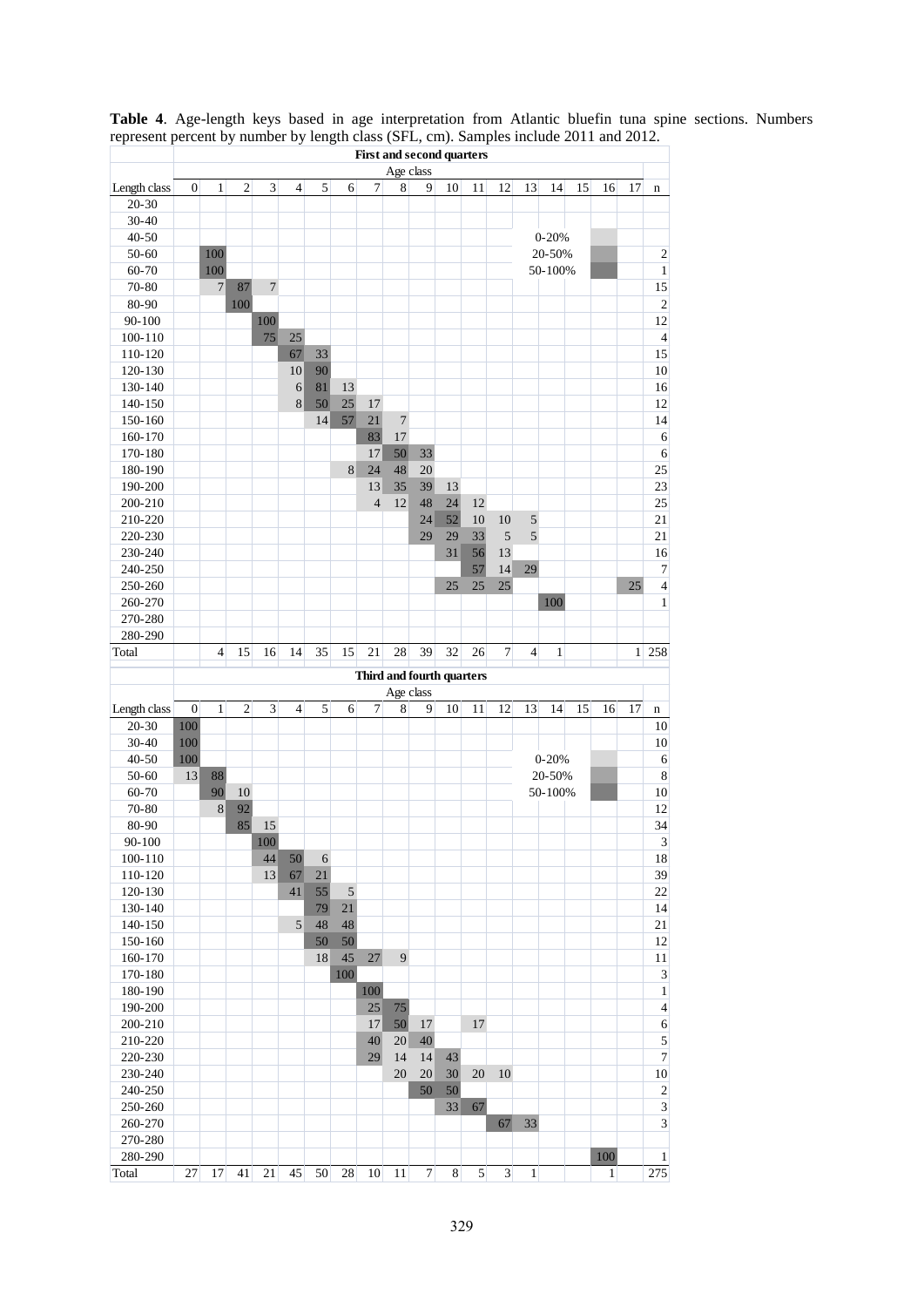|                    |              |              |                   |                |                |                |              |                |             | Annual ALK based on otoliths (samples from 2011 and 2012) |                |                |                |                |                |              |              |              |    |                  |     |                                  |
|--------------------|--------------|--------------|-------------------|----------------|----------------|----------------|--------------|----------------|-------------|-----------------------------------------------------------|----------------|----------------|----------------|----------------|----------------|--------------|--------------|--------------|----|------------------|-----|----------------------------------|
| Length class       | $\mathbf{O}$ | $\mathbf{1}$ | $\mathbf{2}$      | 3              | $\overline{4}$ | $\mathfrak{S}$ | 6            | $\tau$         | 8           | Age class<br>$\overline{9}$                               | 10             | 11             | 12             | 13             | 14             | 15           |              | 16           | 17 | 18               | 19  | n                                |
| $20 - 30$          | 100          |              |                   |                |                |                |              |                |             |                                                           |                |                |                |                |                |              |              |              |    |                  |     | 10                               |
| 30-40              | 100          |              |                   |                |                |                |              |                |             |                                                           |                |                |                |                |                |              |              |              |    |                  |     | 10                               |
| $40 - 50$          | 100          |              |                   |                |                |                |              |                |             |                                                           |                |                |                |                |                |              | $0 - 20%$    |              |    |                  |     | 6                                |
| 50-60              | 33           | 67           |                   |                |                |                |              |                |             |                                                           |                |                |                |                |                |              | 20-50%       |              |    |                  |     | 9                                |
| 60-70              |              | 100          |                   |                |                |                |              |                |             |                                                           |                |                |                |                |                |              | 50-100%      |              |    |                  |     | 11                               |
| 70-80              |              | 32           | 68                |                |                |                |              |                |             |                                                           |                |                |                |                |                |              |              |              |    |                  |     | 22                               |
| 80-90              |              | 36           | 55                | 9              |                |                |              |                |             |                                                           |                |                |                |                |                |              |              |              |    |                  |     | 22                               |
| 90-100             |              |              | 18                | 76             | 6              |                |              |                |             |                                                           |                |                |                |                |                |              |              |              |    |                  |     | 17                               |
| 100-110            |              |              | 19                | 62             | 15             | $\overline{4}$ |              |                |             |                                                           |                |                |                |                |                |              |              |              |    |                  |     | 26                               |
| 110-120            |              |              |                   | 16             | 50             | 32             | $\mathbf{2}$ |                |             |                                                           |                |                |                |                |                |              |              |              |    |                  |     | 50                               |
| 120-130<br>130-140 |              |              |                   | $\overline{5}$ | 50             | 40<br>42       | 5<br>15      | $\overline{4}$ |             |                                                           |                |                |                |                |                |              |              |              |    |                  |     | 20                               |
| 140-150            |              |              |                   |                | 38<br>19       | 24             | 48           | 10             |             |                                                           |                |                |                |                |                |              |              |              |    |                  |     | 26<br>21                         |
| 150-160            |              |              |                   |                |                | 17             | 39           | 26             | 17          |                                                           |                |                |                |                |                |              |              |              |    |                  |     | 23                               |
| 160-170            |              |              |                   |                |                | 8              | 8            | 46             | 17          | 13                                                        | 8              |                |                |                |                |              |              |              |    |                  |     | 24                               |
| 170-180            |              |              |                   |                |                | 8              |              | 31             | 38          | 23                                                        |                |                |                |                |                |              |              |              |    |                  |     | 13                               |
| 180-190            |              |              |                   |                |                |                |              | 19             | 44          | 30                                                        |                | $\tau$         |                |                |                |              |              |              |    |                  |     | 27                               |
| 190-200            |              |              |                   |                |                |                |              | 7              | 32          | 29                                                        | 29             | $\overline{4}$ |                |                |                |              |              |              |    |                  |     | 28                               |
| 200-210            |              |              |                   |                |                |                |              |                | 15          | 29                                                        | 41             | $\overline{7}$ | $\overline{7}$ |                |                |              |              |              |    |                  |     | 41                               |
| 210-220            |              |              |                   |                |                |                |              |                |             | 23                                                        | 46             | 26             | 5              |                |                |              |              |              |    |                  |     | 39                               |
| 220-230            |              |              |                   |                |                |                |              |                | 10          | 13                                                        | 23             | 27             | 20             | 3              | 3              |              |              |              |    |                  |     | 30                               |
| 230-240            |              |              |                   |                |                |                |              |                |             | $\overline{4}$                                            | 19             | 46             | 19             | 12             |                |              |              |              |    |                  |     | 26                               |
| 240-250            |              |              |                   |                |                |                |              |                |             |                                                           | 24             | 29             | 12             | 24             | 6              |              |              | 6            |    |                  |     | 17                               |
| 250-260            |              |              |                   |                |                |                |              |                |             |                                                           |                | 75             |                |                |                |              |              |              |    | 50               | 25  | $\overline{4}$<br>$\overline{2}$ |
| 260-270<br>270-280 |              |              |                   |                |                |                |              |                |             |                                                           |                |                |                |                |                | 50           |              |              |    |                  | 100 | $\mathbf{1}$                     |
| Total              | 29           | 32           | 35                | 40             | 54             | 48             | 27           | 31             | 43          | 48                                                        | 61             | 44             | 18             | 8              | $\overline{2}$ |              | $\mathbf{1}$ | $\mathbf{1}$ |    | $\mathbf{1}$     |     | $2 \overline{)525}$              |
|                    |              |              |                   |                |                |                |              |                |             | Annual ALK based on spines (samples fron 2011and 2012)    |                |                |                |                |                |              |              |              |    |                  |     |                                  |
|                    |              |              |                   |                |                |                |              |                |             | Age class                                                 |                |                |                |                |                |              |              |              |    |                  |     |                                  |
|                    | Length class |              | $\mathbf{0}$<br>1 | $\overline{2}$ | 3              | $\overline{4}$ | 5            | 6              | 7           | 8                                                         | 9              | 10             | 11             | 12             | 13             | 14           | 15           | 16           | 17 |                  |     |                                  |
|                    | $20 - 30$    | 100          |                   |                |                |                |              |                |             |                                                           |                |                |                |                |                |              |              |              |    | n<br>10          |     |                                  |
|                    |              |              |                   |                |                |                |              |                |             |                                                           |                |                |                |                |                |              |              |              |    |                  |     |                                  |
|                    | $30 - 40$    | 100          |                   |                |                |                |              |                |             |                                                           |                |                |                |                |                |              |              |              |    | 10               |     |                                  |
|                    | $40 - 50$    | 100          |                   |                |                |                |              |                |             |                                                           |                |                |                |                |                | $0 - 20%$    |              |              |    | 6                |     |                                  |
|                    | $50 - 60$    | 10           | 90                |                |                |                |              |                |             |                                                           |                |                |                |                |                | 20-50%       |              |              |    | 10               |     |                                  |
|                    | 60-70        |              | 91                | 9              |                |                |              |                |             |                                                           |                |                |                |                |                | 50-100%      |              |              |    | 11               |     |                                  |
|                    | 70-80        |              | 7                 | 89             | $\overline{4}$ |                |              |                |             |                                                           |                |                |                |                |                |              |              |              |    | 27               |     |                                  |
|                    | 80-90        |              |                   | 86             | 14             |                |              |                |             |                                                           |                |                |                |                |                |              |              |              |    | 36               |     |                                  |
|                    | $90 - 100$   |              |                   |                | 100            |                |              |                |             |                                                           |                |                |                |                |                |              |              |              |    | 15               |     |                                  |
|                    | 100-110      |              |                   |                | 50             | 45             | 5            |                |             |                                                           |                |                |                |                |                |              |              |              |    | 22               |     |                                  |
|                    | 110-120      |              |                   |                | 9              | 67             | 24           |                |             |                                                           |                |                |                |                |                |              |              |              |    | 54               |     |                                  |
|                    | 120-130      |              |                   |                |                | 31             | 66           | 3              |             |                                                           |                |                |                |                |                |              |              |              |    | 32               |     |                                  |
|                    | 130-140      |              |                   |                |                | $\overline{3}$ | 80           | 17             |             |                                                           |                |                |                |                |                |              |              |              |    | 30               |     |                                  |
|                    | 140-150      |              |                   |                |                | 6              | 48           | 39             | 6           |                                                           |                |                |                |                |                |              |              |              |    | 33               |     |                                  |
|                    | 150-160      |              |                   |                |                |                | 31           | 54             | 12          | $\overline{4}$                                            |                |                |                |                |                |              |              |              |    | 26               |     |                                  |
|                    | 160-170      |              |                   |                |                |                | 12           | 29             | 47          | 12                                                        |                |                |                |                |                |              |              |              |    | 17               |     |                                  |
|                    | 170-180      |              |                   |                |                |                |              | 33             | 11          | 33                                                        | 22             |                |                |                |                |              |              |              |    | 9                |     |                                  |
|                    | 180-190      |              |                   |                |                |                |              | 8              | $27\,$      | 46                                                        | 19             |                |                |                |                |              |              |              |    | 26               |     |                                  |
|                    | 190-200      |              |                   |                |                |                |              |                | 15          | 41                                                        | 33             | 11             |                |                |                |              |              |              |    | 27               |     |                                  |
|                    | 200-210      |              |                   |                |                |                |              |                | 6           | 19                                                        | 42             | 19             | 13             |                |                |              |              |              |    | 31               |     |                                  |
|                    | 210-220      |              |                   |                |                |                |              |                | $\,$ 8 $\,$ | $\vert 4 \vert$                                           | 27             | 42             | 8              | $\,8\,$        | $\overline{4}$ |              |              |              |    | 26               |     |                                  |
|                    |              |              |                   |                |                |                |              |                |             |                                                           |                |                |                |                |                |              |              |              |    |                  |     |                                  |
|                    | 220-230      |              |                   |                |                |                |              |                | 7           | $\vert 4 \vert$                                           | 25             | 32             | 25             | $\overline{4}$ | $\overline{4}$ |              |              |              |    | 28               |     |                                  |
|                    | 230-240      |              |                   |                |                |                |              |                |             | 8                                                         | 8 <sup>1</sup> | 31             | 42             | 12             |                |              |              |              |    | 26               |     |                                  |
|                    | 240-250      |              |                   |                |                |                |              |                |             |                                                           | 11             | 11             | 44             | $11\,$         | 22             |              |              |              |    | 9                |     |                                  |
|                    | 250-260      |              |                   |                |                |                |              |                |             |                                                           |                | 29             | 43             | 14             |                |              |              |              | 14 | $\boldsymbol{7}$ |     |                                  |
|                    | 260-270      |              |                   |                |                |                |              |                |             |                                                           |                |                |                | 50             | 25             | 25           |              |              |    | $\overline{4}$   |     |                                  |
|                    | 270-280      |              |                   |                |                |                |              |                |             |                                                           |                |                |                |                |                |              |              |              |    |                  |     |                                  |
|                    | 280-290      |              |                   |                |                |                |              |                |             |                                                           |                |                |                |                |                |              |              | 100          |    | 1                |     |                                  |
|                    | Total        | 27           | 21                | 56             | 37             | 59             | 85           | 43             | 31          | 39                                                        | 46             | 40             | 31             | 10             | 5 <sup>5</sup> | $\mathbf{1}$ |              | $\mathbf{1}$ |    | 1 533            |     |                                  |

**Table 5**. Annual age-length keys based in age interpretation from Atlantic bluefin tuna otoliths (above) and spines (below). Numbers represent percent by number by length class (SFL, cm).